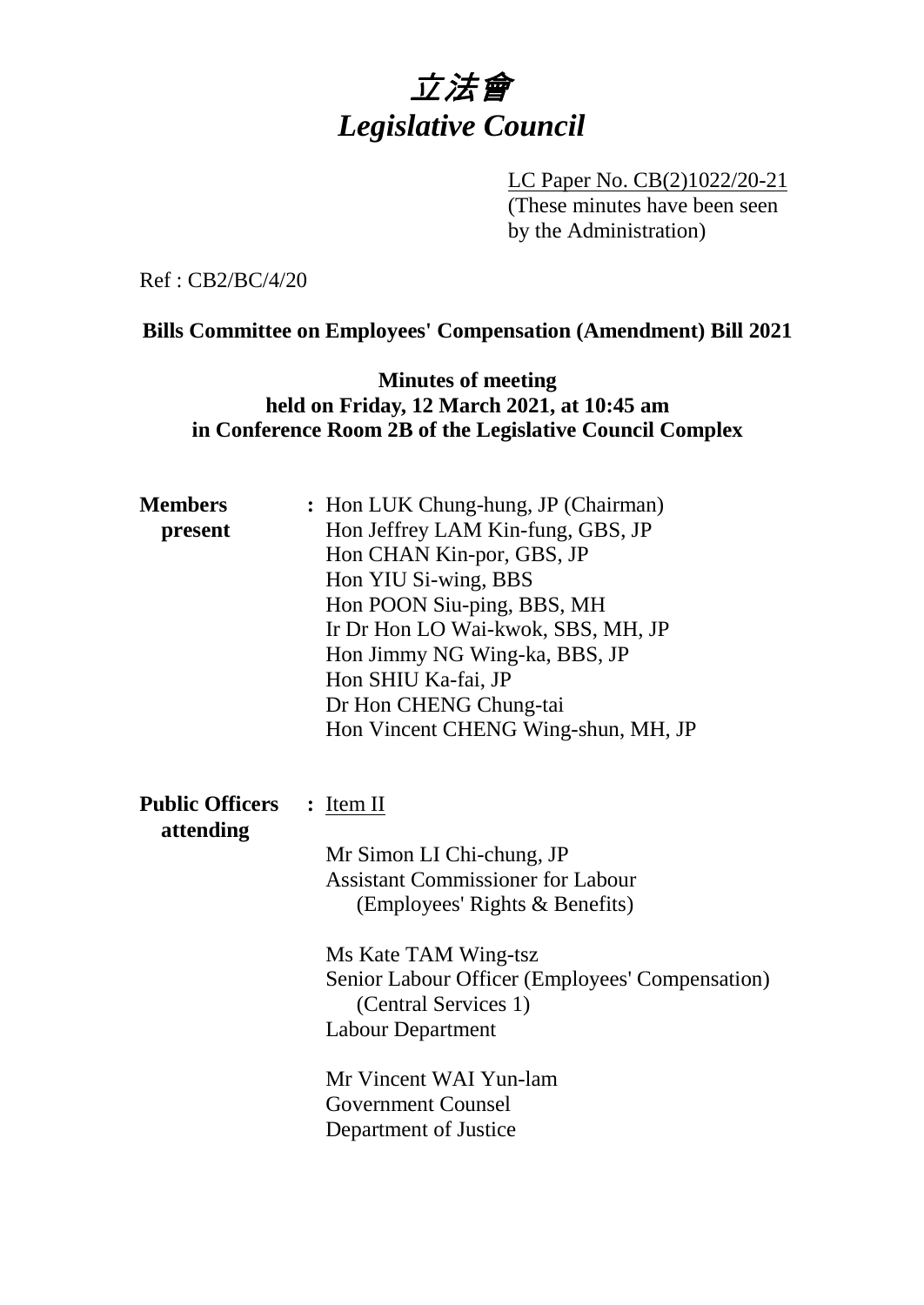| <b>Clerk</b> in | : Miss Betty MA                            |
|-----------------|--------------------------------------------|
| attendance      | Chief Council Secretary (2) 1              |
| <b>Staff</b> in | : Mr Alvin CHUI                            |
| attendance      | <b>Assistant Legal Adviser 3</b>           |
|                 | Ms Priscilla LAU<br>Council Secretary (2)1 |
|                 | Ms Kiwi NG<br>Legislative Assistant (2) 1  |

# **I. Election of Chairman (and Deputy Chairman)**

Mr LUK Chung-hung was elected Chairman of the Bills Committee.

2. Members agreed that there was no need for the Bills Committee to elect a Deputy Chairman.

### **II. Meeting with the Administration**

3. The Bills Committee deliberated (index of proceedings attached at **Annex**).

Follow-up action required of the Administration

4. The Bills Committee requested the Administration to provide further information on how to activate the mechanism for the Steering Committee for Handling Super Typhoons (or other natural disasters of a substantial scale) chaired by the Chief Secretary for Administration to make an announcement stating the existence of extreme conditions that arose from a super typhoon or other natural disaster of a substantial scale.

5. Members agreed that the Administration's response to the above issue would be circulated to members for consideration.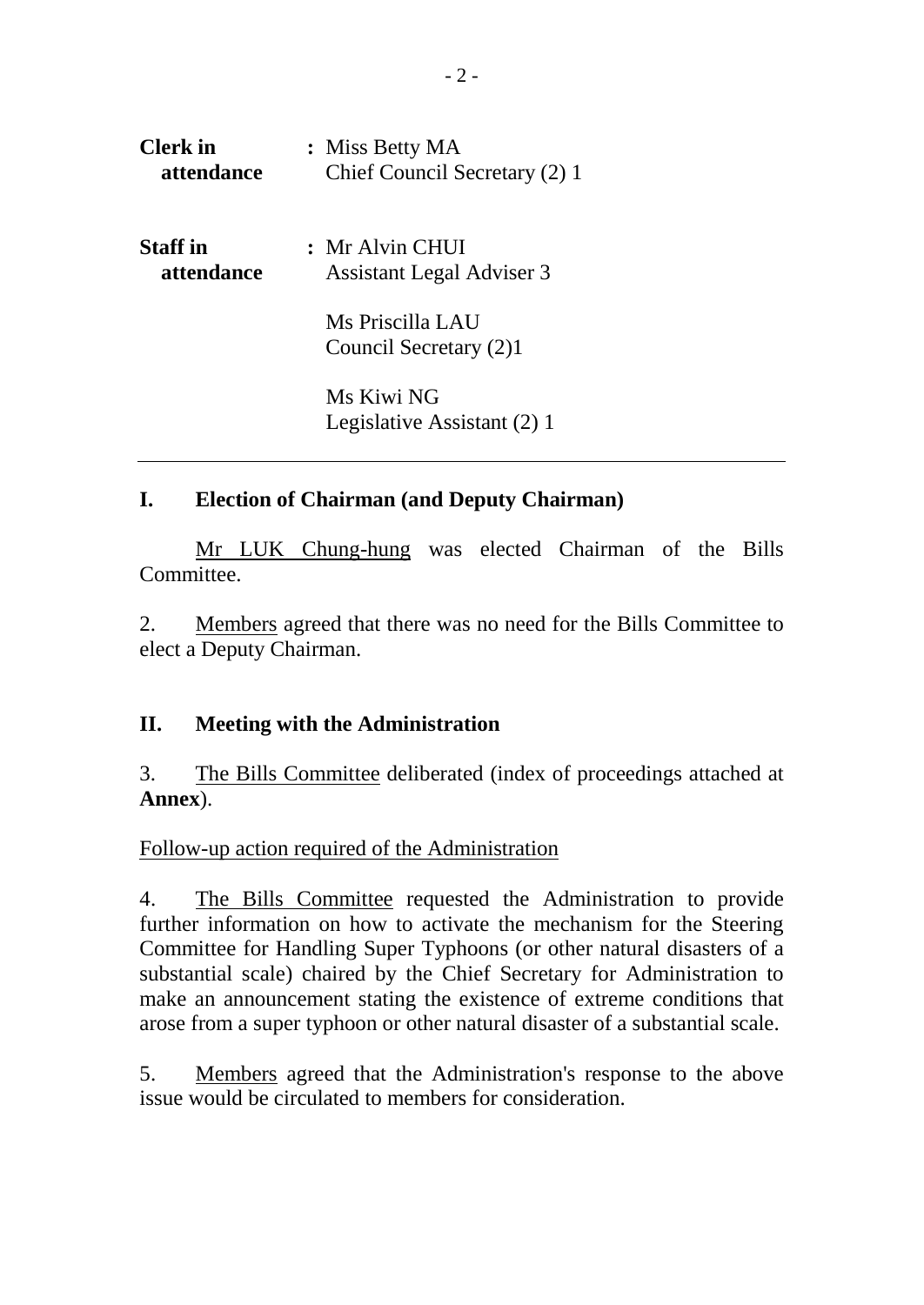# **III. Any other business**

### Invitation of public views

6. Members noted that the Labour Advisory Board was in support of the legislative proposal to extend the coverage of the Employees' Compensation Ordinance (Cap. 282) to the situation where an employee sustained an injury or died as a result of an accident when commuting to or from work during the period of "extreme conditions". Members agreed that it was not necessary to receive views from the public on the Employees' Compensation (Amendment) Bill 2021 ("the Bill").

### Legislative timetable

7. The Chairman concluded that, pending the Administration's provision of written response to issues in paragraph 4 above, the Bills Committee had completed scrutiny of the Bill.

8. Members noted the Administration's intention to resume the Second Reading debate on the Bill at the Council meeting of 28 April 2021. The Bills Committee would then report its deliberations to the House Committee at its meeting on 16 April 2021. Members also noted that the deadline for giving notice for moving amendments to the Bill, if any, would be 19 April 2021.

9. There being no other business, the meeting ended at 12:07 pm.

Council Business Division 2 Legislative Council Secretariat 23 April 2021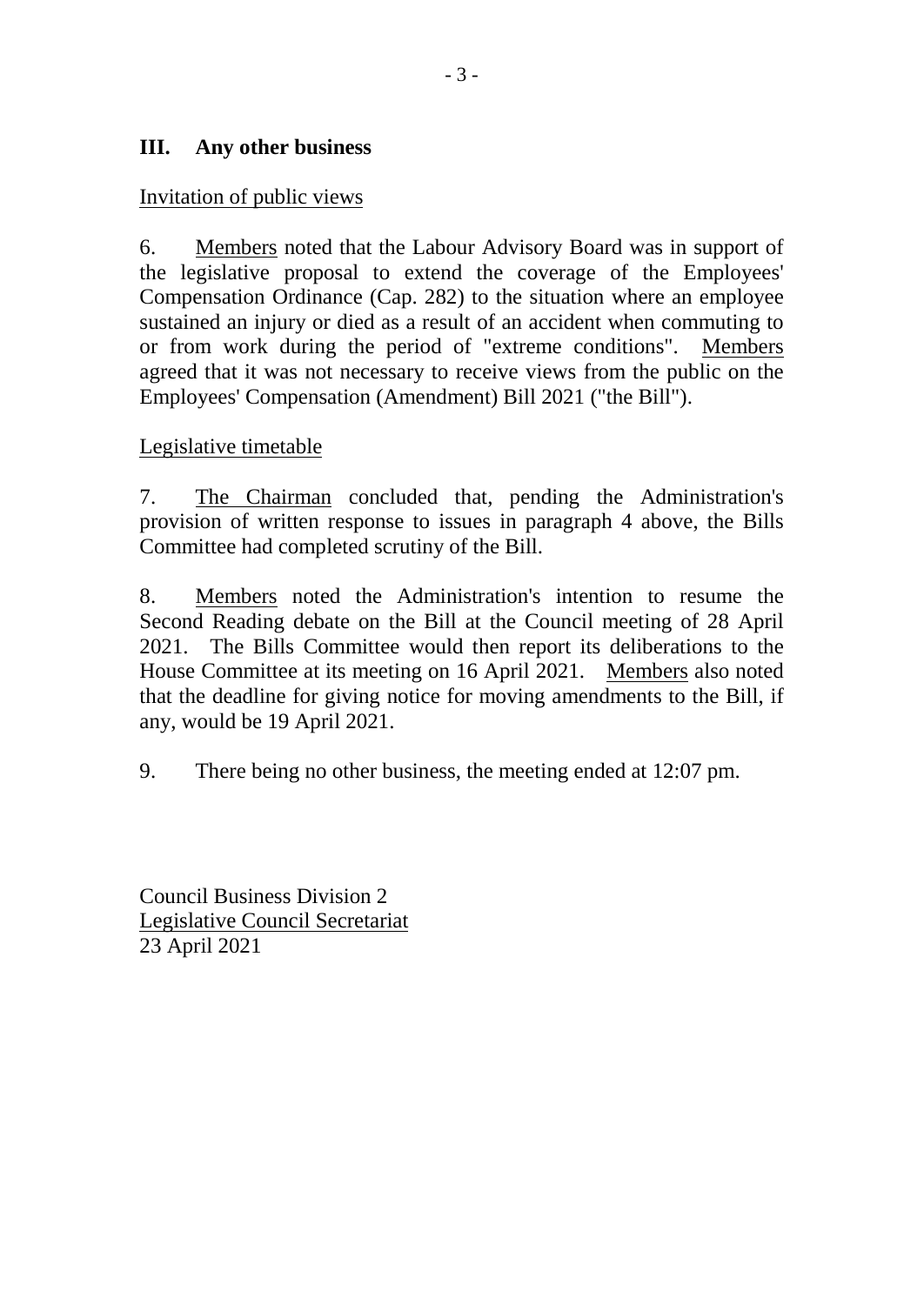# **Proceedings of meeting of the Bills Committee on Employees' Compensation (Amendment) Bill 2021 held on Friday, 12 March 2021, at 10:45 am in Conference Room 2B of the Legislative Council Complex**

| <b>Time</b><br>marker | <b>Speaker</b>                                                         | Subject(s) / Discussion                                                                                                                                                                                                                                                                                                                                                                                                                                                                                                                                                                                                                                                                                                                                                                                                                                                                                                                                                                                                                                                                                                                                                                                                                                                                                                                                                                                                                                                                                                                                                                     | <b>Action</b><br><b>Required</b> |
|-----------------------|------------------------------------------------------------------------|---------------------------------------------------------------------------------------------------------------------------------------------------------------------------------------------------------------------------------------------------------------------------------------------------------------------------------------------------------------------------------------------------------------------------------------------------------------------------------------------------------------------------------------------------------------------------------------------------------------------------------------------------------------------------------------------------------------------------------------------------------------------------------------------------------------------------------------------------------------------------------------------------------------------------------------------------------------------------------------------------------------------------------------------------------------------------------------------------------------------------------------------------------------------------------------------------------------------------------------------------------------------------------------------------------------------------------------------------------------------------------------------------------------------------------------------------------------------------------------------------------------------------------------------------------------------------------------------|----------------------------------|
| $000354 -$<br>000610  | Mr Jeffrey LAM<br>Mr POON Siu-ping<br>Mr Jimmy NG<br>Mr LUK Chung-hung | <b>Election of Chairman</b>                                                                                                                                                                                                                                                                                                                                                                                                                                                                                                                                                                                                                                                                                                                                                                                                                                                                                                                                                                                                                                                                                                                                                                                                                                                                                                                                                                                                                                                                                                                                                                 |                                  |
| $000611 -$<br>000649  | Chairman                                                               | Opening remarks                                                                                                                                                                                                                                                                                                                                                                                                                                                                                                                                                                                                                                                                                                                                                                                                                                                                                                                                                                                                                                                                                                                                                                                                                                                                                                                                                                                                                                                                                                                                                                             |                                  |
| $000650 -$<br>001139  | Chairman<br>Admin                                                      | Briefing by the Administration on the Employees'<br>Compensation (Amendment) Bill 2021 ("the Bill").                                                                                                                                                                                                                                                                                                                                                                                                                                                                                                                                                                                                                                                                                                                                                                                                                                                                                                                                                                                                                                                                                                                                                                                                                                                                                                                                                                                                                                                                                        |                                  |
| $001140 -$<br>002037  | Chairman<br>Mr Jeffrey LAM<br>Admin                                    | Mr Jeffrey LAM sought information on (a) the making<br>of an extreme conditions announcement by the<br>Steering Committee for Handling Super Typhoons (or<br>other natural disasters of a substantial scale)<br>("Steering Committee"); and (b) the possible impact<br>on the premium level of employees' compensation<br>("EC") insurance brought by the legislative proposal<br>to extend EC protection to employees travelling to or<br>from their places of work under extreme conditions.<br>The Administration advised that:<br>(a) having regard to the views of the Steering<br>Committee, the Chief Secretary for Administration<br>("CS") might make a territory-wide extreme<br>before<br>conditions<br>announcement<br>Typhoon<br>Warning Signal No.8 ("T8") was replaced with<br>No.3 if the situation warranted. During the first<br>two-hour period when the extreme conditions<br>existed, CS and the Steering Committee would<br>continue to review the situation and CS would<br>consider whether the period of extreme conditions<br>should be extended; and<br>(b) the insurance sector was consulted on the<br>legislative proposal, but the Accident Insurance<br>Association of the Hong Kong Federation of<br>Insurers considered not in the position to advise on<br>the possible impact of the legislative proposal on<br>the premium of EC insurance in view of the<br>Competition Ordinance (Cap. 619). However,<br>making reference to the experience of extending<br>the coverage of the Employees' Compensation<br>Ordinance (Cap. 282) ("ECO") to employees |                                  |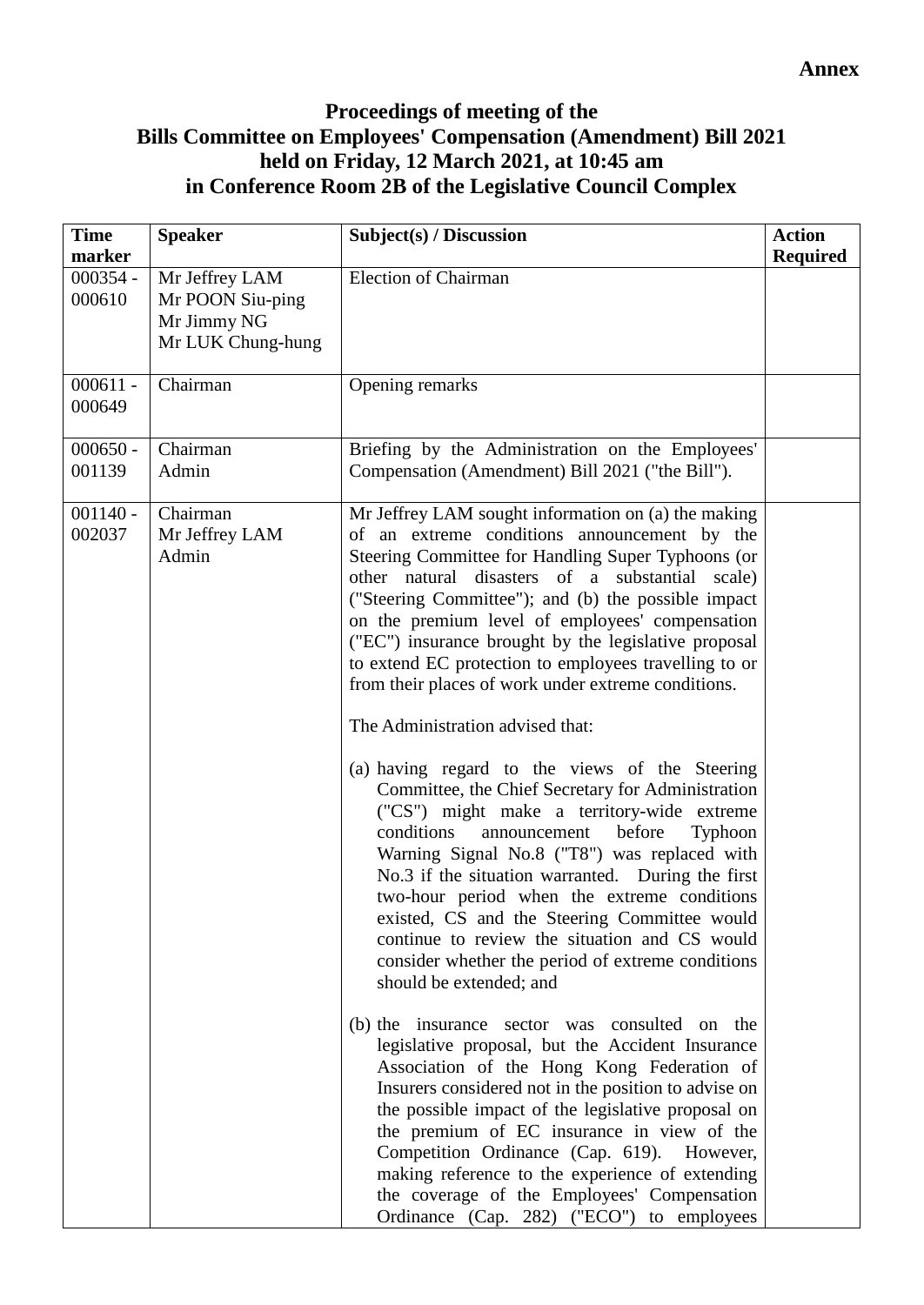| <b>Time</b><br>marker | <b>Speaker</b>                        | Subject(s) / Discussion                                                                                                                                                                                                                                                                                                                                                                                                                                                                                                                                                                                                                                       | <b>Action</b><br><b>Required</b> |
|-----------------------|---------------------------------------|---------------------------------------------------------------------------------------------------------------------------------------------------------------------------------------------------------------------------------------------------------------------------------------------------------------------------------------------------------------------------------------------------------------------------------------------------------------------------------------------------------------------------------------------------------------------------------------------------------------------------------------------------------------|----------------------------------|
|                       |                                       | commuting to and from work under T8 or above<br>or Red or Black Rainstorm Warning, and<br>considering the rare occurrence of extreme<br>conditions, it was expected that the impact on EC<br>insurance premium would be fairly nominal.                                                                                                                                                                                                                                                                                                                                                                                                                       |                                  |
| $002038 -$<br>002414  | Chairman<br>Mr CHAN Kin-por<br>Admin  | Mr CHAN Kin-por expressed support for<br>the<br>legislative proposal. To his understanding,<br>the<br>Labour Advisory Board ("LAB") also supported the<br>In his view, the extreme conditions<br>proposal.<br>announcement would unlikely be frequent and the<br>actual number of employees to be required to travel to<br>and from work under extreme conditions would not be<br>substantial.<br>The resultant increase in EC insurance<br>premium should not be significant.<br>to Mr CHAN's<br>enquiry,<br>In<br>response<br>the<br>Administration advised that during the consultation<br>with the insurance sector, no particular concern was<br>raised. |                                  |
| $002415 -$<br>002850  | Chairman<br>Mr POON Siu-ping<br>Admin | While welcoming the legislative proposal, Mr POON<br>Siu-ping expressed concern about the cases of<br>withholding/deduction of wage, good attendance<br>bonus and leave of those employees who could not<br>resume work in time due to the serious disruption of<br>public transport services caused by adverse weather<br>conditions. Mr POON called on the Administration<br>to better protect employees' rights and benefit under<br>extreme conditions.                                                                                                                                                                                                   |                                  |
|                       |                                       | Mr POON enquired about the frequency of existence<br>of extreme conditions and the number of essential<br>staff who would be on duty under extreme conditions.<br>The Administration advised that:                                                                                                                                                                                                                                                                                                                                                                                                                                                            |                                  |
|                       |                                       | (a) while T8 or above was issued nine times in the<br>four<br>conditions<br>past<br>years,<br>extreme<br>no<br>announcement was made since its introduction in<br>2019. On the definition of a super typhoon, it<br>referred to a typhoon that had a maximum<br>sustained wind speed of 185 km/h or above near<br>its centre; and                                                                                                                                                                                                                                                                                                                             |                                  |
|                       |                                       | (b) employers should assess whether there was any<br>need for requiring employees to report duty during<br>the period of extreme conditions. The number of<br>essential staff should be kept to the minimum as<br>far as possible.                                                                                                                                                                                                                                                                                                                                                                                                                            |                                  |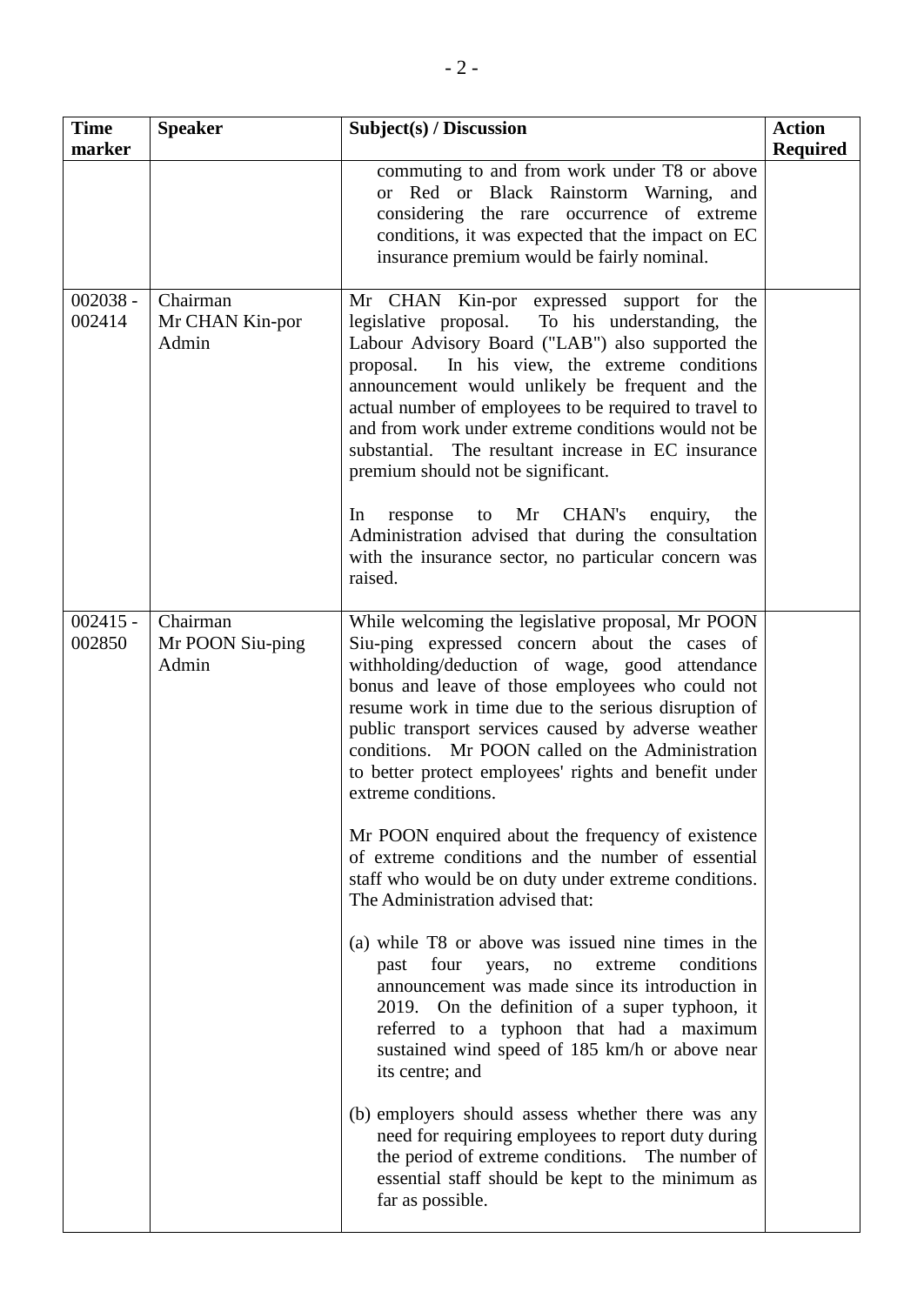| <b>Time</b><br>marker | <b>Speaker</b>                      | Subject(s) / Discussion                                                                                                                                                                                                                                                                                                                                                                                                                                                                                                                                                                                                                                                                               | <b>Action</b><br><b>Required</b> |
|-----------------------|-------------------------------------|-------------------------------------------------------------------------------------------------------------------------------------------------------------------------------------------------------------------------------------------------------------------------------------------------------------------------------------------------------------------------------------------------------------------------------------------------------------------------------------------------------------------------------------------------------------------------------------------------------------------------------------------------------------------------------------------------------|----------------------------------|
| $002851 -$<br>003340  | Chairman<br>Admin                   | The Chairman expressed support for the legislative<br>However, given that the<br>proposal.<br>work<br>arrangements under extreme conditions stipulated in<br>the revised Code of Practice in Times of Typhoons<br>and Rainstorms ("CoP") were not mandatory, he<br>called on the Administration to consider the<br>implementation of suspension of work during natural<br>disasters and emergency situations as proposed in his<br>Member's Bill being discussed at the meeting of the<br>Panel on Manpower in June 2019.                                                                                                                                                                             |                                  |
|                       |                                     | response to the Chairman's enquiry,<br>the<br>In<br>Administration advised that there were 31 days in<br>which T8 or above or Red or Black Rainstorm<br>Warning was issued in the past four years<br>(January 2017 to December 2020). Among those<br>170<br>reported cases<br>of<br>employees<br>claiming<br>compensation for injuries happened while travelling to<br>and from the places of work in the past four years<br>(accounted for less than 0.1% of total cases of work<br>injuries), 145 cases were settled as at the end of<br>December 2020. The number of working days lost<br>and the amount of compensation for these cases were<br>similar to that of work injuries of other nature. |                                  |
| $003341 -$<br>003809  | Chairman<br>Mr Jimmy NG<br>Admin    | Citing different scenarios of accidents, Mr Jimmy NG<br>sought information as to whether employers were<br>liable for compensation for those injuries which were<br>self-inflicted by employees during the travelling to<br>and from their places of work.<br>The Administration explained that the EC regime<br>under ECO followed the "no-fault" compensation<br>principle, whereby compensation was payable by the<br>employer even if the employee might have committed<br>acts of faults or negligence when the accident<br>occurred. However, an employer was not held liable<br>if an accident was caused by the employee's addiction<br>to drugs or under the influence of alcohol.           |                                  |
| $003810 -$<br>004644  | Chairman<br>Mr YIU Si-wing<br>Admin | Given the diversity in nature and requirements of<br>different jobs in various trades and industries, Mr YIU<br>Si-wing considered that a flexible approach should be<br>adopted in drawing up the work arrangements under<br>conditions<br>extreme<br>between<br>employers<br>and<br>employees. In his view, the Administration should<br>provide clear guidelines on the above work<br>arrangements for employers, especially small and<br>medium enterprises.                                                                                                                                                                                                                                      |                                  |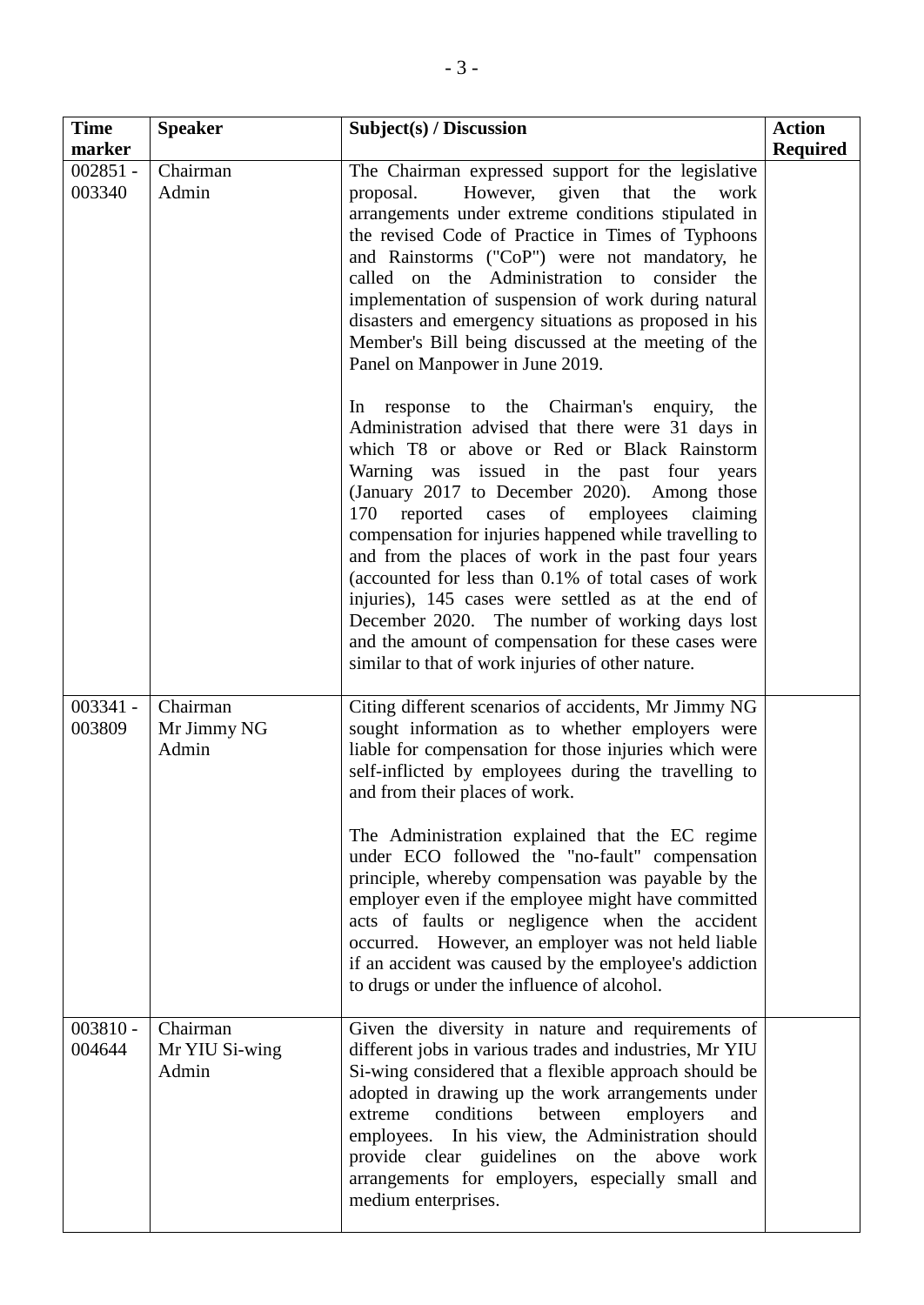| <b>Time</b><br>marker | <b>Speaker</b>                      | Subject(s) / Discussion                                                                                                                                                                                                                                                                                                                                                                                                                                                                                                                                                                                                                                                                         | <b>Action</b><br><b>Required</b> |
|-----------------------|-------------------------------------|-------------------------------------------------------------------------------------------------------------------------------------------------------------------------------------------------------------------------------------------------------------------------------------------------------------------------------------------------------------------------------------------------------------------------------------------------------------------------------------------------------------------------------------------------------------------------------------------------------------------------------------------------------------------------------------------------|----------------------------------|
|                       |                                     | The Administration advised that, in light of the<br>introduction of the extreme conditions announcement<br>in 2019, CoP had been revised to provide relevant<br>guidelines to employers and employees on the work<br>and resumption of work arrangements in the event of<br>the Government issuing the extreme conditions<br>announcement. Employers were advised to consult<br>employees as soon as possible on the work and<br>resumption of work arrangements at times of adverse<br>weather conditions before typhoon season.                                                                                                                                                               |                                  |
|                       |                                     | The Chairman requested the Administration to step up<br>its publicity efforts to promote better understanding of<br>the revised CoP among employers.                                                                                                                                                                                                                                                                                                                                                                                                                                                                                                                                            | <b>Admin</b>                     |
| $004645 -$<br>004921  | Chairman<br>Admin                   | The Chairman considered that while the revised CoP<br>only a set of reference guidelines, the<br>was<br>Administration should make it mandatory that wages,<br>allowance, good attendance bonus and leave should<br>not be deducted or affected under the resumption of<br>work after typhoon, rainstorm and extreme conditions<br>announcement.                                                                                                                                                                                                                                                                                                                                                |                                  |
|                       |                                     | The Administration advised that the employees' rights<br>and benefits were protected under the Employment<br>Employers should adopt a<br>Ordinance (Cap. 57).<br>sympathetic and flexible approach and formulate prior<br>work arrangements under adverse weather conditions<br>in consultation with their employees. In case of any<br>disputes over the work arrangements, the Labour<br>Department would provide conciliation service for<br>both employers and employees.                                                                                                                                                                                                                   |                                  |
| $004922 -$<br>005903  | Chairman<br>Admin<br>Mr YIU Si-wing | Commencement of clause-by-clause examination of<br>the Bill.<br>Examination of the long title and clause 1 of the Bill.                                                                                                                                                                                                                                                                                                                                                                                                                                                                                                                                                                         |                                  |
|                       |                                     | Chairman<br>The<br>concerned<br>about<br>the<br>was<br>commencement date which was not specified in the<br>The Administration advised that the Bill would<br>Bill.<br>come into operation on the day to be appointed by the<br>Secretary for Labour and Welfare by notice published<br>in the Gazette, so as to allow sufficient time for the<br>stakeholders to make necessary preparation in respect<br>of EC insurance and work arrangements.<br>In this<br>connection, the Administration intended to resume the<br>Second Reading debate on the Bill in April 2021, such<br>that the relevant Commencement Notice, which would<br>be a piece of subsidiary legislation subject to negative |                                  |